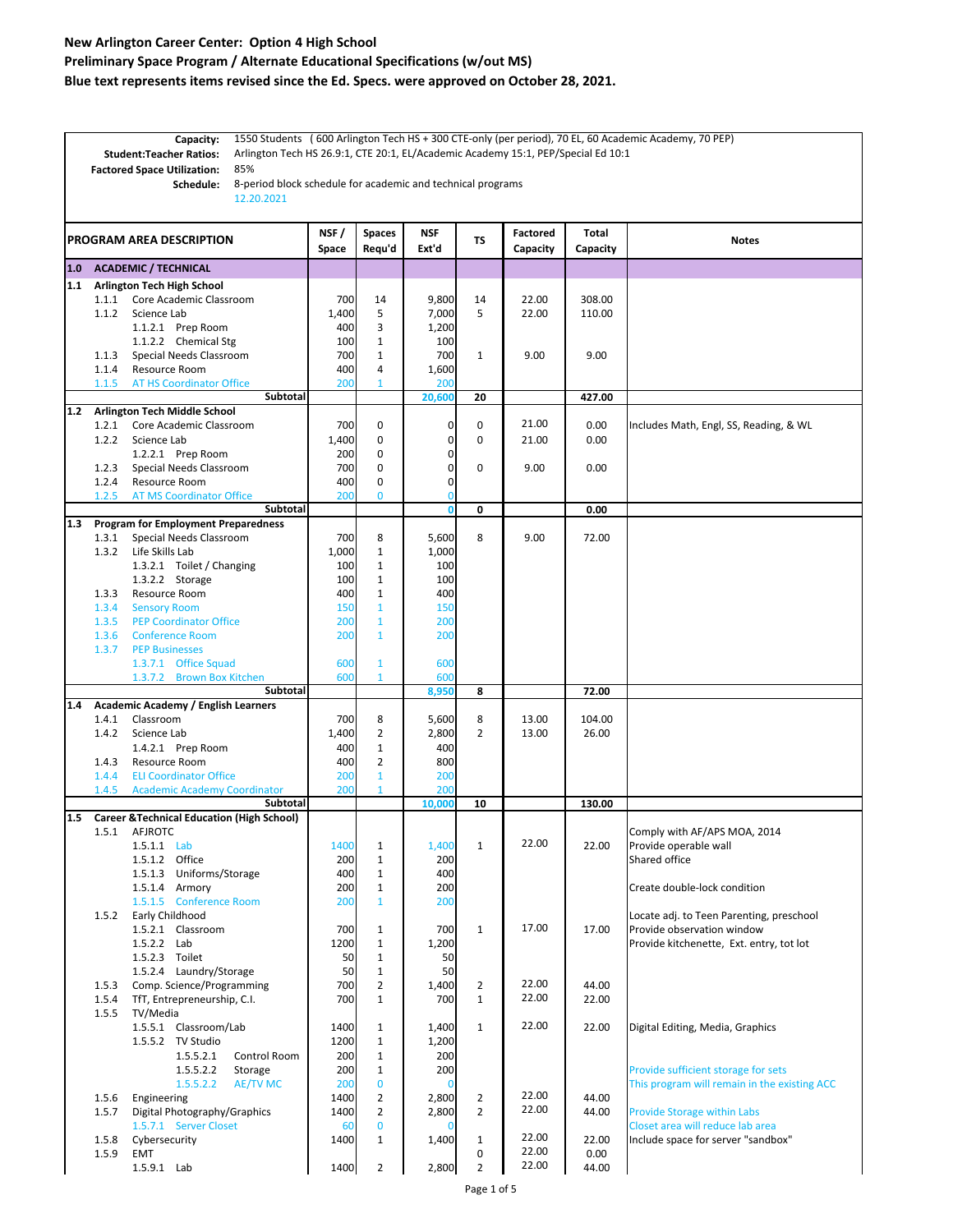#### **Preliminary Space Program / Alternate Educational Specifications (w/out MS) Blue text represents items revised since the Ed. Specs. were approved on October 28, 2021.**

|         |                     | 1.5.10 Forensics                                        |                           | 1400   | $\mathbf{1}$   | 1,400       | $\mathbf{1}$ | 22.00 | 22.00    |                                           |
|---------|---------------------|---------------------------------------------------------|---------------------------|--------|----------------|-------------|--------------|-------|----------|-------------------------------------------|
|         |                     | 1.5.11 Health/Medical/Pharm. Tech                       |                           | 1400   | $\mathbf{1}$   | 1,400       | $\mathbf{1}$ | 22.00 | 22.00    |                                           |
|         |                     | 1.5.12 Phys Therapy/Sports Med                          |                           |        |                |             |              |       |          |                                           |
|         |                     | 1.5.12.1 Lab                                            |                           | 1400   | $\mathbf{1}$   | 1,400       | $\mathbf{1}$ | 22.00 | 22.00    |                                           |
|         |                     | 1.5.12.2 Classroom                                      |                           | 700    | $\mathbf{1}$   | 700         | $\mathbf{0}$ | 22.00 | 0.00     |                                           |
|         |                     | 1.5.13 Animal Sciences/Vet Tech                         |                           | 1400   | $\overline{2}$ | 2,800       | 2            | 17.00 | 34.00    | Provide Storage within Labs               |
|         |                     | 1.5.14 Auto Collision                                   |                           |        |                |             |              |       |          |                                           |
|         |                     | 1.5.14.1 Classroom                                      |                           | 700    | $\mathbf{1}$   | 700         | $\mathbf{1}$ | 17.00 | 17.00    |                                           |
|         |                     | 1.5.14.2 Lab                                            |                           | 4000   | $\mathbf 1$    | 4,000       |              |       |          | Include space for paint booth             |
|         |                     |                                                         | 1.5.14.2.1 Tool Storage   | 400    | $\mathbf{1}$   | 400         |              |       |          |                                           |
|         |                     | 1.5.14.2.2                                              | Paint Storage             | 200    | $\mathbf 1$    | 200         |              |       |          |                                           |
|         |                     | 1.5.14.2.3                                              | Office                    | 100    | $\mathbf{1}$   | 100         |              |       |          |                                           |
|         |                     | 1.5.15 Auto Technology                                  |                           |        |                |             |              |       |          |                                           |
|         |                     | 1.5.15.1 Classroom                                      |                           | 700    | 3              | 2,100       | 3            | 17.00 | 51.00    |                                           |
|         |                     | 1.5.15.2 Lab                                            |                           | 5000   | $\mathbf 1$    | 5,000       |              |       |          |                                           |
|         |                     |                                                         | 1.5.15.2.1 Tool Storage   | 400    | $\mathbf 1$    | 400         |              |       |          |                                           |
|         |                     | 1.5.15.2.2                                              | Parts Storage             | 400    | $\mathbf 1$    | 400         |              |       |          |                                           |
|         |                     | 1.5.15.2.3                                              | Changing Rm               | 100    | $\mathbf 1$    | 100         |              |       |          | All gender room - shared with Collision   |
|         |                     | 1.5.15.2.3                                              | <b>Shared Office</b>      | 300    | $\mathbf{1}$   | 300         |              |       |          | For three instructors                     |
|         |                     |                                                         |                           |        | $\mathbf{1}$   |             | $\mathbf{1}$ | 17.00 |          |                                           |
|         |                     | 1.5.16 Aviation Technology                              |                           | 1400   |                | 1,400       |              |       | 17.00    |                                           |
|         |                     | 1.5.17 Cosmetology/Barbering                            |                           |        |                |             |              | 17.00 |          |                                           |
|         |                     | 1.5.17.1 Lab                                            |                           | 1400   | $\overline{2}$ | 2,800       | 2            |       | 34.00    | Include classroom / lecture space in lab? |
|         |                     | 1.5.17.1.1 Storage                                      |                           | 200    | $\overline{2}$ | 400         |              |       |          |                                           |
|         |                     |                                                         | 1.5.17.1.2 Reception      | 100    | $\bf{0}$       | 0           |              |       |          | Include within lab square footage         |
|         |                     | 1.5.17.1.2                                              | Consultation              | 100    | $\bf{0}$       | 0           |              |       |          | Include within lab square footage         |
|         |                     | 1.5.17.2 Classroom                                      |                           | 700    | $\mathbf 0$    | 0           | $\mathbf{0}$ | 17.00 | 0.00     | Reduce lab SF to provide classroom        |
|         |                     | 1.5.18 Culinary Arts                                    |                           |        |                |             |              |       |          |                                           |
|         |                     | 1.5.18.1 Classroom                                      |                           | 700    | $\overline{2}$ | 1,400       | 2            | 17.00 | 34.00    |                                           |
|         |                     | 1.5.18.2 Lab                                            |                           | 2500   | $\mathbf 1$    | 2,500       |              |       |          | Baking and cooking, includes pantry       |
|         |                     |                                                         | 1.5.18.2.1 Dry Storage    | 200    | $\mathbf 1$    | 200         |              |       |          |                                           |
|         |                     |                                                         | 1.5.18.2.2 Refrig/Frzr    | 200    | $\mathbf 1$    | 200         |              |       |          |                                           |
|         |                     | 1.5.18.2.3                                              | Office                    | 100    | $\mathbf 1$    | 100         |              |       |          |                                           |
|         |                     |                                                         | 1.5.18.2.4 Changing Rm    | 200    | $\mathbf{1}$   | 200         |              |       |          | All gender room                           |
|         |                     | 1.5.19 Electricity                                      |                           |        |                |             |              |       |          |                                           |
|         |                     | 1.5.19.1 Lab                                            |                           | 1400   | $\mathbf{1}$   | 1,400       | $\mathbf{1}$ | 17.00 | 17.00    |                                           |
|         |                     | 1.5.19.2 Classroom                                      |                           | 700    | $\mathbf{1}$   | 700         | $\mathbf{0}$ | 17.00 | 0.00     | 'Clean" Classroom for 10-12 Students      |
|         |                     |                                                         | Subtotal                  |        |                | 52,000      | 28           |       | 551.00   |                                           |
| $1.6\,$ |                     | <b>Career &amp; Technical Education (Middle School)</b> |                           |        |                |             |              |       |          |                                           |
|         | 1.6.1               | Work & Family Studies                                   |                           |        |                |             |              |       |          |                                           |
|         |                     | 1.6.1.1 Lab                                             |                           | 1850   | 0              | 0           |              |       |          | Nutrition Lab, Demo, Sewing (study SF)    |
|         |                     | 1.6.1.1.1                                               | Storage                   | 200    | 0              | 0           |              |       |          |                                           |
|         | 1.6.2               | Flexible CTE Labs                                       |                           | 1200   | 0              | 0           |              |       |          | <b>Includes Business</b>                  |
|         |                     |                                                         | Subtotal                  |        |                | $\mathbf 0$ | 0            |       |          |                                           |
| 1.7     | <b>Project Labs</b> |                                                         |                           |        |                |             |              |       |          | Spaces shared by all programs             |
|         | 1.7.1               | <b>Fabrication Lab</b>                                  |                           | 2,500  | $\mathbf 1$    | 2,500       |              |       |          |                                           |
|         |                     | 1.7.1.1 Storage                                         |                           | 200    | $\mathbf 1$    | 200         |              |       |          |                                           |
|         |                     |                                                         | Subtotal                  |        |                | 2,700       | $\mathbf 0$  |       |          |                                           |
| 1.8     |                     | <b>Collaborative Learning</b>                           |                           |        |                |             |              |       |          | Spaces shared by all programs             |
|         | 1.8.1               | Breakout                                                |                           | varies |                | 2,000       |              |       |          | Open spaces, distributed                  |
|         | 1.8.2               | Small Group/Conference                                  |                           | 200    | 4              | 800         |              |       |          |                                           |
|         |                     |                                                         | Subtotal                  |        |                | 2,800       | 0            |       |          |                                           |
| 1.9     |                     | <b>Learning Support</b>                                 |                           |        |                |             |              |       |          | Distributed                               |
|         |                     | 1.9.1 Teacher Collaboration                             |                           | 1,000  | 3              | 3,000       |              |       |          | Accommodate +/- 20 teachers per room      |
|         |                     | 1.9.1.1 Staff Toilet                                    |                           | 50     | 3              | 150         |              |       |          |                                           |
|         |                     | 1.9.1.2 Wellness Room                                   |                           | 50     | 3              | 150         |              |       |          | Prayer, lactation, meds, etc.             |
|         | 1.9.2               | Academic Storage                                        |                           | 150    | 3              | 450         |              |       |          |                                           |
|         | 1.9.3               | Conference                                              |                           | 200    | 3              | 600         |              |       |          |                                           |
|         | 1.9.4               | School Store                                            |                           | 200    | $1\,$          | 200         |              |       |          |                                           |
|         |                     |                                                         | Subtotal                  |        |                | 4,550       | 0            |       |          |                                           |
|         |                     |                                                         |                           |        |                |             |              |       |          |                                           |
|         |                     |                                                         | <b>Program Area Total</b> |        |                | 101,600     | 66           |       | 1,180.00 |                                           |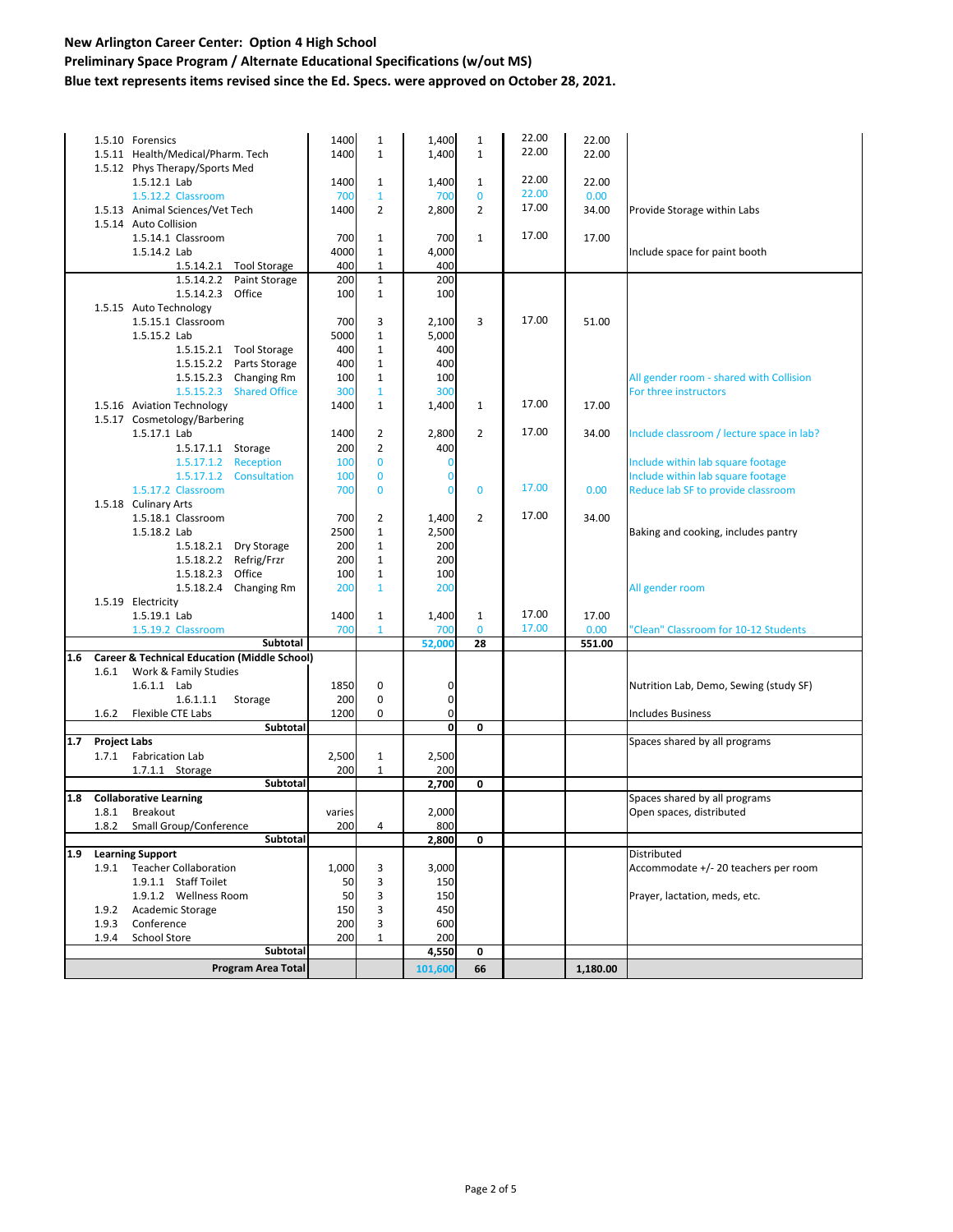**Preliminary Space Program / Alternate Educational Specifications (w/out MS)**

**Blue text represents items revised since the Ed. Specs. were approved on October 28, 2021.**

| <b>ARTS</b>                                     |            |                |        |              |       |        |                                                 |
|-------------------------------------------------|------------|----------------|--------|--------------|-------|--------|-------------------------------------------------|
| 2.1 Visual / Fine Arts                          |            |                |        |              |       |        |                                                 |
| Learning Labs<br>2.1.1                          | 1,200      | $\mathbf{1}$   | 1,200  | $\mathbf{1}$ | 11.00 | 11.00  | 2D, 3D, Graphics Lab, Animation                 |
| 2.1.1.1 Storage                                 | 200        | 2              | 400    |              |       |        |                                                 |
| 2.1.1.2 Pottery                                 | 400        | $\mathbf{1}$   | 400    |              |       |        |                                                 |
| 2.1.1.3 Kiln / Storage                          | 200        | $\mathbf{1}$   | 200    |              |       |        |                                                 |
| Subtotal                                        |            |                | 2,200  | $\mathbf{1}$ |       | 11     |                                                 |
| 2.2 Performing Arts                             |            |                |        |              |       |        | Spaces shared by all HS and MS programs         |
|                                                 |            |                |        |              |       |        |                                                 |
| 2.2.1<br><b>General Music</b>                   | 1,800      | $\mathbf{1}$   | 1,800  | $\mathbf{1}$ | 11.00 | 11.00  |                                                 |
| 2.2.1.2 Storage                                 | 400        | 2              | 800    |              |       |        |                                                 |
| 2.2.2<br>Music Lab                              | 1,200      | $\mathbf{1}$   | 1,200  | $\mathbf{1}$ | 11.00 | 11.00  | Flexible use, keyboard, digital recording, etc. |
| 2.2.3<br>Ensemble / Practice                    | 200        | $\overline{2}$ | 400    |              |       |        |                                                 |
| 2.2.4<br>Practice Room                          | 100        | $\overline{2}$ | 200    |              |       |        |                                                 |
| <b>Subtotal</b>                                 |            |                | 4,400  | $\mathbf{z}$ |       | 22     |                                                 |
| 2.3 Black Box                                   | 2,500      | $\mathbf{1}$   | 2,500  |              |       |        | Open, flexible peformance space                 |
| 2.3.1<br>Storage                                | 400        | 2              | 800    |              |       |        |                                                 |
| Control Room<br>2.3.2                           | 100        | $\mathbf{1}$   | 100    |              |       |        |                                                 |
| 2.2.3<br>Dressing Room w/ Toilet                | 400        | 2              | 800    |              |       |        |                                                 |
| Subtotal                                        |            |                | 4,200  | 0            |       | 0      |                                                 |
| <b>Program Area Total</b>                       |            |                | 10,800 | 3            |       | 33.00  |                                                 |
|                                                 |            |                |        |              |       |        |                                                 |
| <b>ATHLETICS</b>                                |            |                |        |              |       |        |                                                 |
| 3.1 Physical Education                          |            |                |        |              |       |        |                                                 |
| Full Size Gymnasium<br>3.1.1                    | 9,500      | 1              | 9,500  | 4            | 22.00 | 88.00  |                                                 |
| <b>Fitness Room</b><br>3.1.2                    | 2,000      | $\overline{2}$ | 2,000  | $\mathbf{1}$ | 22.00 | 22.00  |                                                 |
| <b>Health Classrooms</b><br>3.1.3               | 1,200      | $\mathbf{1}$   | 1,200  | $\mathbf{1}$ | 22.00 | 22.00  | Accommodate up to 40 Students                   |
| Subtotal                                        |            |                | 12,700 | 6            |       | 132.00 |                                                 |
| 3.2 Locker Room                                 |            |                |        |              |       |        |                                                 |
| 3.2.1                                           | 800        | $\mathbf{1}$   | 800    |              |       |        |                                                 |
| P.E. Locker Room (Open lockers)                 |            |                |        |              |       |        |                                                 |
| 3.2.3<br>Unisex Toilets/Showers                 | 100        | 6              | 600    |              |       |        |                                                 |
| <b>Unisex Changing Stalls</b><br>3.2.4          | 40         | 8              | 320    |              |       |        |                                                 |
|                                                 |            |                |        |              |       |        |                                                 |
| <b>Custodial Closet</b><br>3.2.6                | 50         | 2              | 100    |              |       |        |                                                 |
| Subtotal                                        |            |                | 1,820  | 0            |       |        |                                                 |
| 3.3 Coaches & Faculty                           |            |                |        |              |       |        |                                                 |
| 3.3.1 P.E. Faculty Office                       | 600        | $\mathbf{1}$   | 600    |              |       |        | <b>Accommodate 6 staff</b>                      |
| 3.3.1.1 Toilet / Shower                         | 100        | $\overline{2}$ | 200    |              |       |        |                                                 |
| Subtotal                                        |            |                | 800    | 0            |       |        |                                                 |
| 3.4 Athletics/P.E. Support                      |            |                |        |              |       |        |                                                 |
| Laundry<br>3.4.1                                | 400        | 1              | 400    |              |       |        | (1) ea comm. and residential w/d                |
| 3.4.2.1 P.E. Storage                            | 600        | $\overline{2}$ | 1,200  |              |       |        |                                                 |
| 3.4.2.2 Outdoor Storage                         | 200        | 1              | 200    |              |       |        |                                                 |
| <b>Subtotal</b>                                 |            |                | 1,800  | 0            |       |        |                                                 |
| <b>Program Area Total</b>                       |            |                | 17,120 | 6            |       | 132.00 |                                                 |
|                                                 |            |                |        |              |       |        |                                                 |
| <b>AUXILIARY</b>                                |            |                |        |              |       |        |                                                 |
| 4.1 Library / Media Services                    |            |                |        |              |       |        |                                                 |
| Reading/Shelving<br>4.1.1                       | 2,000      |                |        |              |       |        | Open and/or distributed space                   |
| 4.1.3 Conference                                |            | 1              | 2,000  |              |       |        |                                                 |
|                                                 | 200        | $\mathbf{1}$   | 200    |              |       |        |                                                 |
|                                                 |            | 1              | 200    |              |       |        |                                                 |
| 4.1.4 Office<br>4.1.5<br>Storage                | 200<br>200 | $\mathbf{1}$   | 200    |              |       |        | Accommodate (2) staff offices                   |
| 4.1.6<br>Café                                   | 600        | 1              | 600    |              |       |        |                                                 |
| <b>Subtotal</b>                                 |            |                |        | 0            |       |        |                                                 |
|                                                 |            |                | 3,200  |              |       |        |                                                 |
| 4.2 Dining                                      |            |                |        |              |       |        |                                                 |
| 4.2.1<br><b>Student Dining Room/Commons</b>     | 5,000      | $\mathbf{1}$   | 5,000  |              |       |        |                                                 |
| 4.2.2<br>Chair/Table Storage<br><b>Subtotal</b> | 400        | $\mathbf{1}$   | 400    |              |       |        |                                                 |
|                                                 |            |                | 5,400  | 0            |       |        |                                                 |
| 4.3 Food Preparation                            |            |                |        |              |       |        |                                                 |
| Kitchen / Serving<br>4.3.1                      | 3,200      | $\mathbf{1}$   | 3,200  |              |       |        |                                                 |
| 4.3.2<br>Walk-in Refrigerator                   | 200        | $\mathbf 1$    | 200    |              |       |        |                                                 |
| 4.3.3<br>Walk-in Freezer                        | 200        | $\mathbf{1}$   | 200    |              |       |        |                                                 |
| 4.3.4<br>Dry Storage                            | 400        | $\mathbf 1$    | 400    |              |       |        |                                                 |
| 4.3.5<br>Manager's Office                       | 150        | $1\,$          | 150    |              |       |        |                                                 |
| 4.3.7<br>Staff Lockers/Toilet                   | 200        | $\mathbf 1$    | 200    |              |       |        |                                                 |
| 4.3.8<br>Laundry                                | 100        | 1              | 100    |              |       |        |                                                 |
| 4.3.9<br>Custodial / Storage                    | 50         | $\mathbf 1$    | 50     |              |       |        |                                                 |
| Subtotal                                        |            |                | 4,500  | 0            |       |        |                                                 |
| Program Area Total                              |            |                | 13,100 | 0            |       | 0.00   |                                                 |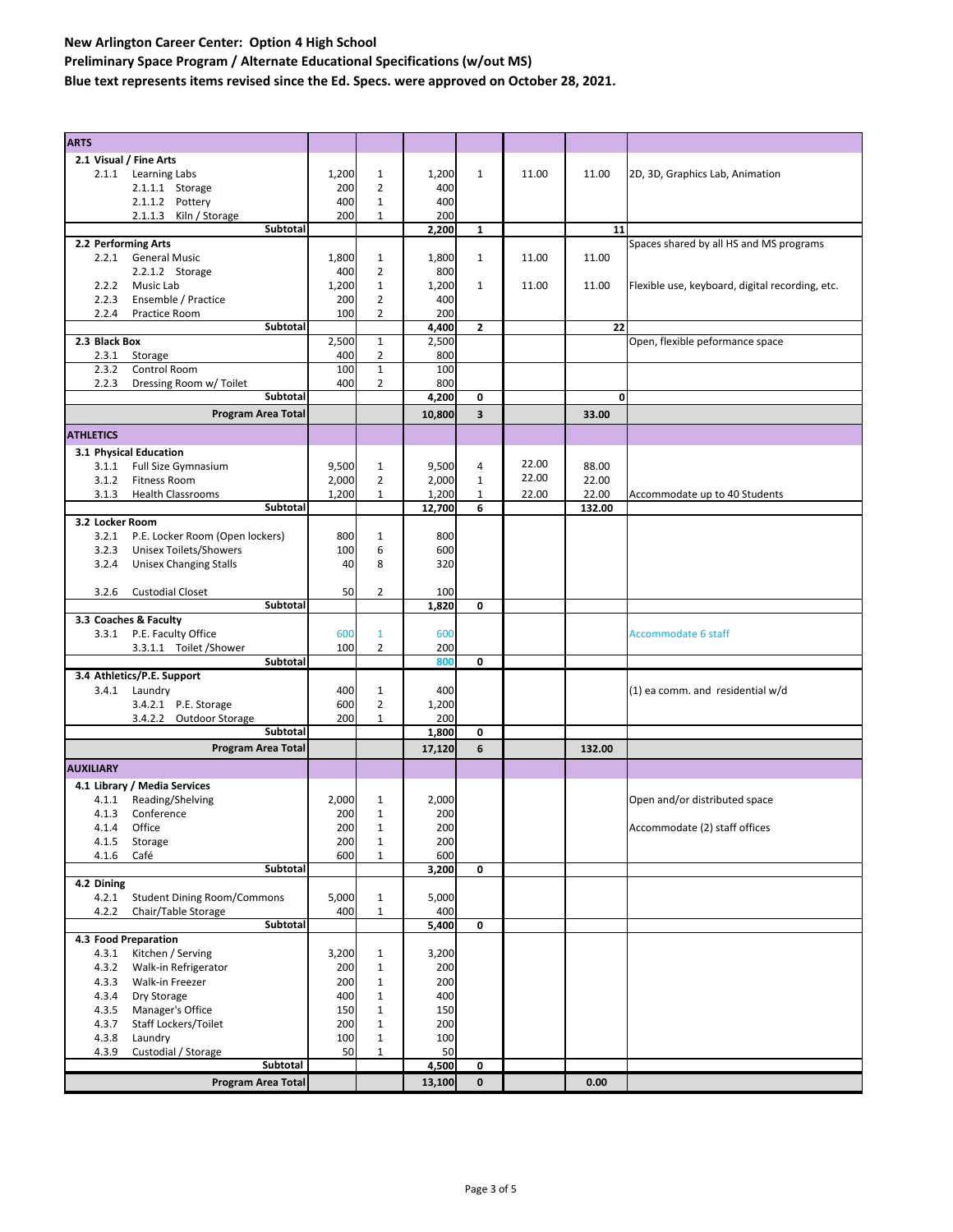### **New Arlington Career Center: Option 4 High School Preliminary Space Program / Alternate Educational Specifications (w/out MS) Blue text represents items revised since the Ed. Specs. were approved on October 28, 2021.**

| <b>ADMINISTRATION</b> |                                        |           |                                |            |              |      |                                             |
|-----------------------|----------------------------------------|-----------|--------------------------------|------------|--------------|------|---------------------------------------------|
| 5.1 Main Office       |                                        |           |                                |            |              |      | Combined HS and MS                          |
|                       | 5.1.1 Main Office Reception            | 600       | $\mathbf{1}$                   | 600        |              |      | 5 workstations in open office               |
|                       | 5.1.1.1 (3) Admin Assist               |           |                                |            |              |      |                                             |
|                       | 5.1.1.2 Bi-Langual family Liason       |           |                                |            |              |      |                                             |
|                       | 5.1.1.3 Atendance Clerk                |           |                                |            |              |      |                                             |
| 5.1.3                 | Workroom/Mail                          | 400       | $\mathbf{1}$                   | 400        |              |      |                                             |
| 5.1.4                 | Principal                              | 200       | $\mathbf{1}$                   | 200        |              |      |                                             |
| 5.1.5                 | Assist. Principal                      | 150       | $\overline{4}$                 | 600        |              |      | $1MS + 3HS$                                 |
| 5.1.6                 | <b>Attendance Specialist</b>           | 150       | $\mathbf 1$                    | 150        |              |      |                                             |
| 5.1.7                 | Conference Room                        | 400       | $\overline{2}$                 | 800        |              |      |                                             |
| 5.1.8                 | Treasurer                              | 150       | $\mathbf{1}$                   | 150        |              |      |                                             |
| 5.1.9                 | Itinerant Office                       | 120       | $\overline{1}$                 | 120        |              |      | <b>Hoteling Station</b>                     |
|                       | 5.1.10 Program Coordinators            |           |                                |            |              |      |                                             |
|                       | 5.1.10.1 Capstone Coordinator          | 150       | $\mathbf{1}$                   | 150        |              |      |                                             |
|                       | 5.1.10.2 Transition Coordinator        | 150       | $\mathbf{1}$                   | 150        |              |      |                                             |
|                       | 5.1.10.3 STEM Coordinator              | 150       | $\mathbf{1}$                   | 150        |              |      |                                             |
|                       | 5.1.10.4 RTG Coordinator               | 150       | $\mathbf{1}$                   | 150        |              |      | <b>Resource Teacher for the Gifted</b>      |
|                       | 5.1.10.5 STC Coordinator               | 150       | $\mathbf{1}$                   | 150        |              |      | <b>School Testing Coordinator</b>           |
|                       | 5.1.10.6 DEI Coordinator               | 150       | $\mathbf{1}$                   | 150        |              |      | Diveristy, Equity, Inclusion                |
|                       | <b>ITC Coordinator</b>                 |           |                                |            |              |      | <b>Included with ITC Section</b>            |
|                       | <b>Academy Coordinator</b>             |           |                                |            |              |      | <b>Included with Academy Section</b>        |
|                       | Arlington Tech HS Coord.               |           |                                |            |              |      | Included with Arlington Tech HS Section     |
|                       | Arlington Tech MS Coord.               |           |                                |            |              |      | Included with Arlington Tech MS Section     |
|                       | <b>PEP Coordinator</b>                 |           |                                |            |              |      | <b>Included with PEP Section</b>            |
|                       | <b>ELI Coordinator</b>                 |           |                                |            |              |      | <b>Included with ELI Section</b>            |
|                       | <b>Teen Parenting Coord.</b>           |           |                                |            |              |      | <b>Included with Teen Parenting Section</b> |
|                       | <b>Outreach Coordinator</b>            |           |                                |            |              |      | <b>Included with Teen Parenting Section</b> |
|                       | 5.1.11 Student Services                |           |                                |            |              |      |                                             |
|                       | 5.1.11.1 Psychologist                  | 120       | $\overline{2}$                 | 240        |              |      |                                             |
|                       | 5.1.11.2 Social Workers                | 120       | $\overline{2}$                 | 240        |              |      |                                             |
|                       | 5.1.11.3 Substance Abuse               | 120       | $\mathbf{1}$                   | 120        |              |      |                                             |
|                       | 5.1.11.4 Security                      | 150       | $\mathbf{1}$                   | 150        |              |      | <b>Accomodate 3 security assistants</b>     |
|                       | 5.1.11.5 TBD                           | 120       | $\overline{2}$                 | 240        |              |      | <b>Activity Director,</b>                   |
|                       | 5.1.12 Records Storage                 | 200       | $\mathbf 1$                    | 200        |              |      |                                             |
|                       | 5.1.13 Staff Toilet                    | 50        | $\overline{2}$                 | 100        |              |      |                                             |
|                       | 5.1.14 Storage                         | 100       | $\mathbf{1}$                   | 100        |              |      |                                             |
|                       | Subtotal                               |           |                                | 5,310      | 0            |      |                                             |
| 5.2 Counseling        |                                        |           |                                |            |              |      |                                             |
| 5.2.1                 | Reception                              | 400       | $\mathbf{1}$                   | 400        |              |      | Counseling & AP Admin Assist                |
| 5.2.2                 | Director's Office                      | 200       | $\mathbf{1}$                   | 200        |              |      |                                             |
| 5.2.3                 | Counselor's Office                     | 150       | 6                              | 900        |              |      | 1 per 250 students (2 MS+4 HS)              |
| 5.2.4                 | Registrar                              | 120       | $\mathbf{1}$                   | 120        |              |      |                                             |
| 5.2.5                 | College Career Counselor               | 600       | $\mathbf{1}$                   | 600        |              |      |                                             |
| 5.2.6                 | <b>NOVA Counselor</b>                  | 150       | $\mathbf{1}$                   | 150        |              |      |                                             |
| 5.2.7                 | Conference Room                        | 200       | $\mathbf{1}$                   | 200        |              |      |                                             |
| 5.2.8                 | Workroom                               | 150       | $\mathbf{1}$                   | 150        |              |      |                                             |
| 5.2.9                 | Records Storage<br>5.2.10 Staff Toilet | 200<br>50 | $\mathbf{1}$<br>$\overline{2}$ | 200<br>100 |              |      |                                             |
|                       | Subtotal                               |           |                                |            | υ            |      |                                             |
| 5.3 Health Services   |                                        |           |                                | 3,020      |              |      |                                             |
| 5.3.1                 | <b>Waiting/Reception</b>               | 100       | 1                              | 100        |              |      |                                             |
|                       | 5.3.2 Nurse's Office                   | 120       | 1                              | 120        |              |      |                                             |
|                       | 5.3.3 Exam Room                        | 150       | $\mathbf{1}$                   | 150        |              |      |                                             |
| 5.3.4                 | <b>Resting Area</b>                    | 150       | 4                              | 600        |              |      |                                             |
| 5.3.5                 | Storage                                | 50        | $\mathbf{1}$                   | 50         |              |      |                                             |
| 5.3.6                 | Toilet                                 | 50        | $\overline{2}$                 | 100        |              |      |                                             |
|                       | Subtotal                               |           |                                | 1,120      | 0            |      |                                             |
|                       | <b>Program Area Total</b>              |           |                                | 9,450      | $\mathbf{0}$ | 0.00 |                                             |
|                       |                                        |           |                                |            |              |      |                                             |